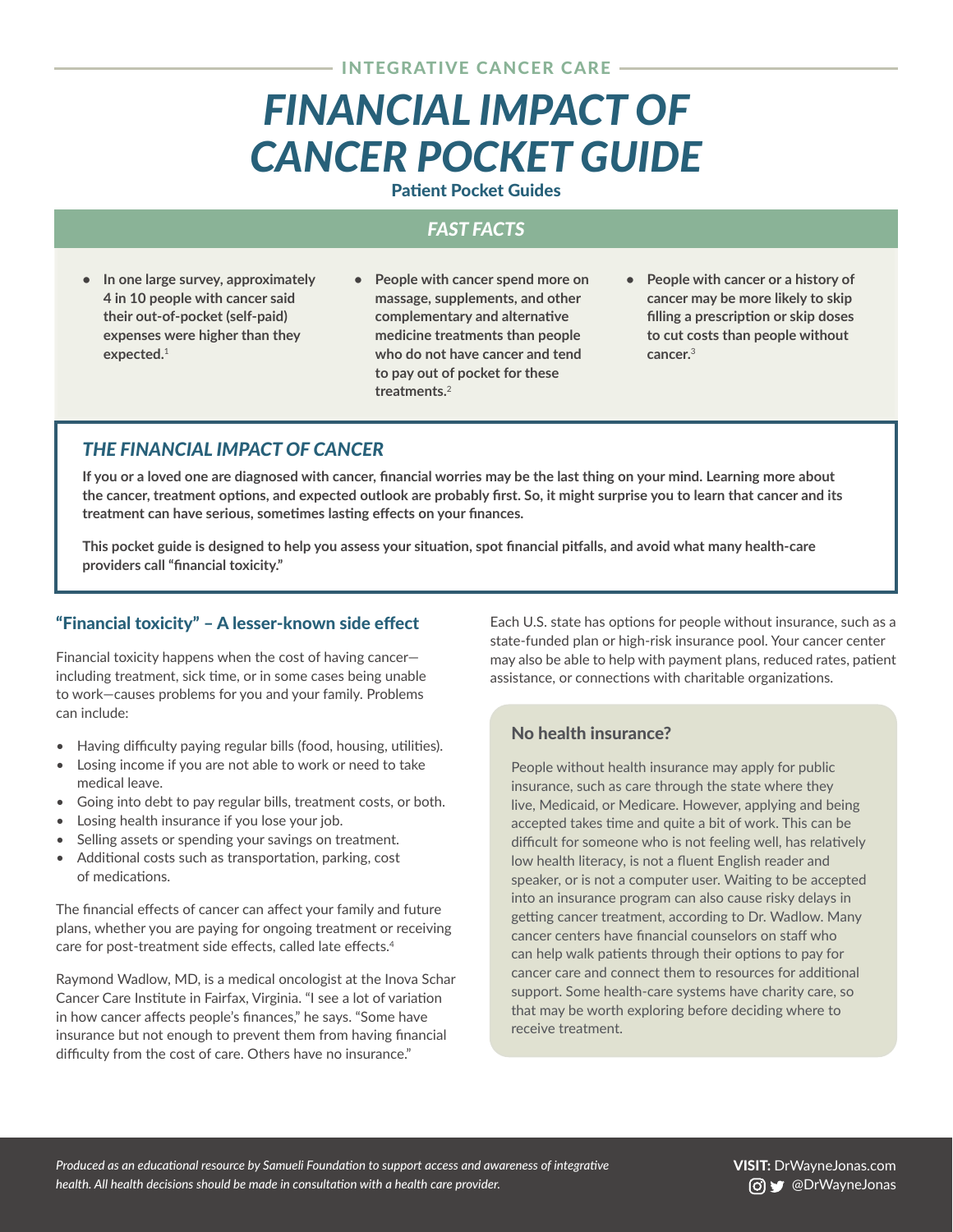# <span id="page-1-0"></span>An oncologist's advice

Dr. Wadlow offers this advice to reduce or avoid financial toxicity:

- **First, learn** what financial toxicity is. Even if you have health insurance, don't assume cancer and treatment cannot affect your finances.
- **Then, talk** with your health-care team about what your cancer care may cost. They want to know if you have financial concerns regarding treatment! If you have other specific financial needs, such as paying for a child's college tuition or being on a fixed income in retirement, share this with your cancer care team. A social worker or financial counselor may be able to assist.
- **Finally, understand** that integrative treatments, which support the mind and spirit as well as the body, are an important part of cancer care. Your health-care team may be able to help you find these types of treatments free or at low cost, such as from a community acupuncture clinic. You may also receive financial assistance for your regular cancer care, such as a discount on medications from the pharmaceutical company that makes them. Some arrangements make it easier to incorporate integrative health options into your treatment plan.

"You're much better off bringing the question of finances to your health-care team's attention than trying to avoid it," says Dr. Wadlow. This is particularly true if you are already facing some financial challenges, such as going without insurance or coping with another health condition. Dr. Wadlow says, "There are resources available! It is much easier for us to personalize your care for maximum benefit if we hear about your needs and concerns."

#### More finance and insurance tips

Our top tips to lessen the financial impact of cancer include:

- 1. If you're insured, check out your benefits online. Learn what your deductible, co-payments, co-insurance rate, and cancer care benefits are, and let your main health-care providers know.
- 2. Ask to talk with a financial counselor (they are also called financial navigators) at the hospital, clinic, or cancer center where you will be treated. They can go over your insurance information, help you apply for public insurance if you need it, and help you find other ways to pay for care. For example, you may qualify for financial assistance from the hospital or clinic if you have financial need. This can reduce the amount you need to pay out of your personal funds.
- 3. WWTalk with a social worker at the cancer center or clinic. They can help you find low-cost or free options for everything from transportation to integrative care. For example, some hospitals offer free yoga classes for people with cancer. Many organizations offer free or low-cost rides, which can help cut the cost of going to treatment.
- 4. If you get Medicare, sign up for Part D, which helps with the cost of prescription drugs. You may want to purchase insurance that supplements Medicare, too. This can pay for things Medicare does not cover or pick up the remaining cost after Medicare pays their part.
- 5. Ask if group visits are available to access supportive services. Some organizations offer free or reduced-fee acupuncture, nutrition counseling, exercise, or Zumba classes. Some services are even available online.
- 6. You may be eligible for disability benefits. [The Social Security](https://www.ssa.gov/disability/)  [and Supplemental Security Income disability](https://www.ssa.gov/disability/) program is an option for those who have paid into Social Security. Up to \$1,200 per month is available, and those who are dealing with cancer may have their application processed more quickly.

## The impact of out-of-pocket costs

Many people with health insurance are accustomed to paying a modest amount for appointments, tests, and prescriptions. But cancer is one of the most expensive medical conditions to diagnose and treat.<sup>5</sup> Staging scans alone may run thousands of dollars, and these tests occur well before any expensive treatment is delivered.

Factors that make cancer treatment especially costly include:

- Newer chemotherapy and other treatments are more expensive than in the past.
- New drugs enter the market at higher price points, with many cancer medications priced in the most expensive "specialty" tier of prescriptions.
- Prices continue to increase after drugs and treatments are on the market.
- Insurance companies charge consumers higher insurance premiums, deductibles, co-payments, and co-insurance rates.<sup>[6](#page-4-0)</sup>

Providers may assume that because someone with cancer has health insurance, the cost of treatment won't be a concern. Unfortunately, it can be, even for people with "good" insurance. Someone with a high deductible may have to pay \$3,000 to \$6,000 out of their own pocket before insurance begins paying any part of the cost. With a short-term health insurance plan, the policy may pay very little.

Co-insurance is the percentage of each bill the insured person must pay (the insurance company pays the rest). If someone's co-insurance rate is 20 percent, their out-of-pocket cost is modest for a treatment that costs \$100. But if a cancer medication costs \$10,000 per month, the person with cancer just acquired a new monthly bill of \$2,000—more than the average mortgage payment in some parts of the country. According to the National Cancer Institute, prices higher than \$10,000 a month for individual drugs are "common."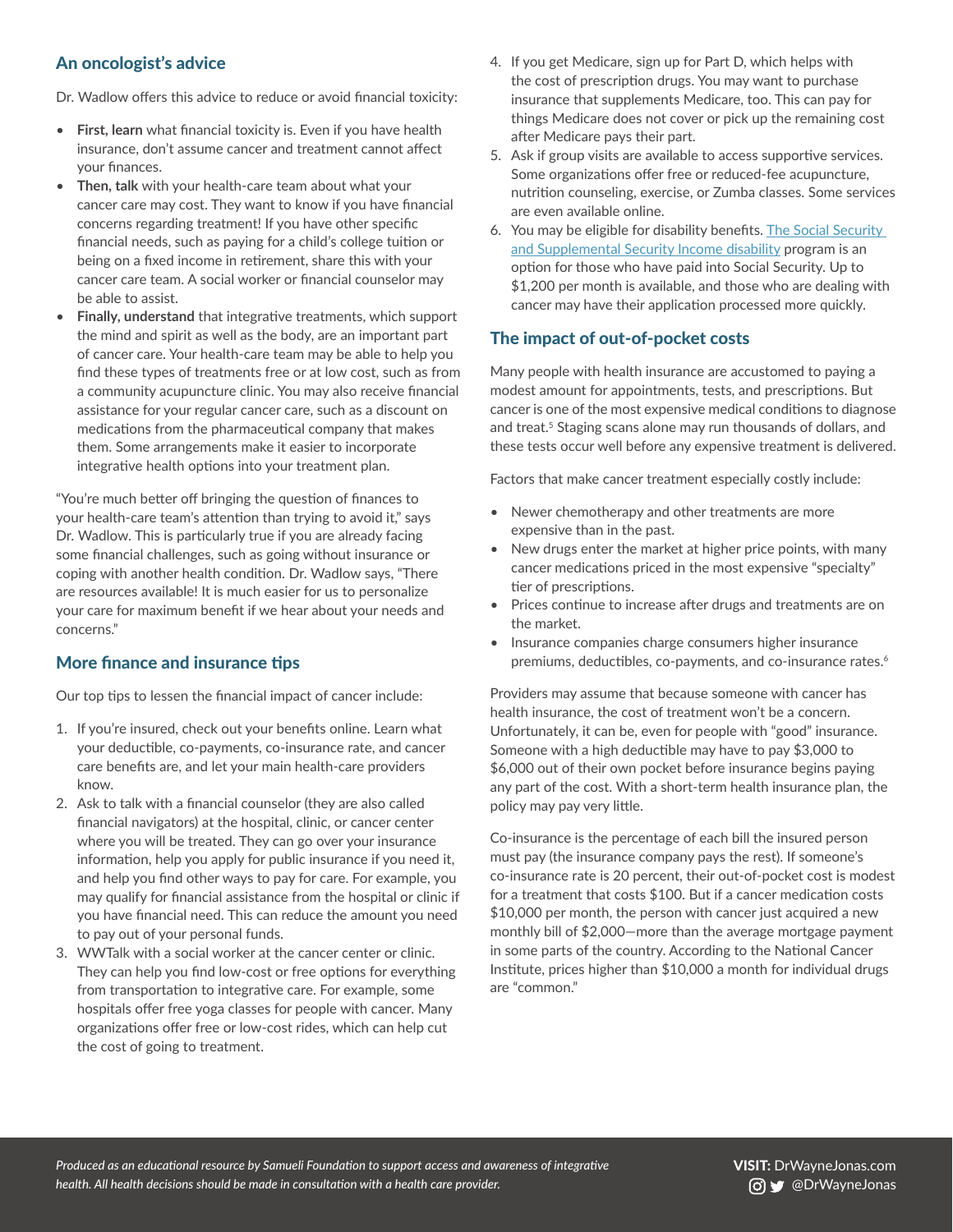### Talking with health-care providers

Asking questions about cost can help you avoid overwhelming financial impacts. You may need to bring this up with your oncologist and other team members. Dr. Wadlow says most providers don't realize how big a financial burden cancer places on the people they care for.

"Doctors don't know much about this, and patients often don't tell them much," he says. "People may be apprehensive about sharing financial concerns with the cancer care team because they are wary of having the 'budget' option recommended. They want to hear about the best care, not the lowest-cost option, because that may seem like it's less effective."

Financial toxicity may lead some to skip supportive services, such as physical therapy or nutrition counseling, without first talking with their doctor. This may be an opportunity to ask about integrative options that are low cost or even free. See our chart, Free and Low-Cost Integrative Health Resources, for examples of services that support healing.

#### Integrative care and finances

Research shows that most people who choose integrative health options such as massage, acupuncture, chiropractic, or biofeedback pay for them personally. Insurance often does not cover them. In addition to buying higher-quality foods, such as fresh fish and organic produce, paying for these types of care takes a bite out of the family budget.

"There is a barrier to leveraging the benefits of integrative medicine if you have financial stress," says Dr. Wadlow. "You have stress related to paying for your regular care. This may keep you from taking advantage of integrative approaches that would help your stress—so even more stress builds up."

Bringing integrative care further into the mainstream can help. When insurance companies begin to cover these treatments, doctors are more likely to prescribe them in addition to standard cancer care. "Integrative treatment should be integrated into the care plan, so everyone understands that it is every bit as important as chemotherapy or surgery in terms of whole-person care—not an added luxury," says Dr. Wadlow. "When that happens, financial stress can be distributed across the whole spectrum of treatment, so it is less likely to prevent people from choosing integrative modalities." Doing this will require changing some government rules. For example, Medicare does not cover treatments it considers "alternative," such as acupuncture, except for very specific purposes.

#### More financial assistance options

Some cancer centers offer financial assistance programs. One such program at the Karuna Precision Wellness Center in Indiana offers financial assistance to clients regardless of income level.

[Unite for HER](https://uniteforher.org), a Philadelphia-based organization, recently launched a wellness program that covers the cost of integrative health services for breast and ovarian cancer patients. The national program is available for those within 18 months of diagnosis or who have been diagnosed with metastatic disease. Patients receive a care box with educational resources as well as a \$2,000 passport that covers the cost of integrative therapies such as nutritional counseling, virtual fitness and yoga classes, sexual health counseling, and meditation.

# **Crowdfunding**

Many patients use crowdfunding platforms such as [GoFundMe](https://www.gofundme.com/) to ask friends, family, coworkers, and others to assist with the costs of cancer treatment. This provides the patient with an easy link to share through social media, text, or email that can be an easy and non-awkward way to ask others for financial assistance.

Another way that friends and family can offer help is through [Meal](https://www.mealtrain.com/)  [Train.](https://www.mealtrain.com/) This platform creates an easy, organized tool for friends and family to plan meals for a loved one who is going through cancer treatment or surgery or just needs help planning meals.

| <b>Free and Low-Cost Integrative Health Resources</b> |                                                             |                                                                                                                   |                                                                                                 |  |
|-------------------------------------------------------|-------------------------------------------------------------|-------------------------------------------------------------------------------------------------------------------|-------------------------------------------------------------------------------------------------|--|
| <b>Good nutrition</b>                                 | Mediterranean Diet<br><b>Pocket Guide</b>                   | <b>The Nutrition Cancer Center</b>                                                                                | <b>Pocket Guide to Nutrition</b><br>and Cancer                                                  |  |
| Better sleep                                          | Guided meditation via<br><b>HealthJourneys</b>              | CBT-i Coach app                                                                                                   |                                                                                                 |  |
| Journaling                                            | Journaling through Pain<br>and Trauma                       | <b>Healing with Words:</b><br>Journaling and Reflecting<br><b>Throughout Treatment</b><br>from www.cancercare.org | CaringBridge - offers free,<br>private and ad-free personal<br>health journey website           |  |
| <b>Mindfulness meditation</b>                         | <b>Breathing Healing Meditation</b><br>with Dr. Wayne Jonas | Free mindfulness courses via<br><b>Mindfulness Exercises</b>                                                      |                                                                                                 |  |
| Acupuncture                                           | Search "community<br>acupuncture near me" online            | Ask your health-care provider<br>for an acupuncture clinic<br>recommendation                                      | Explore whether your<br>community offers acupuncture<br>in a group setting for a<br>reduced fee |  |

*Produced as an educational resource by Samueli Foundation to support access and awareness of integrative health. All health decisions should be made in consultation with a health care provider.*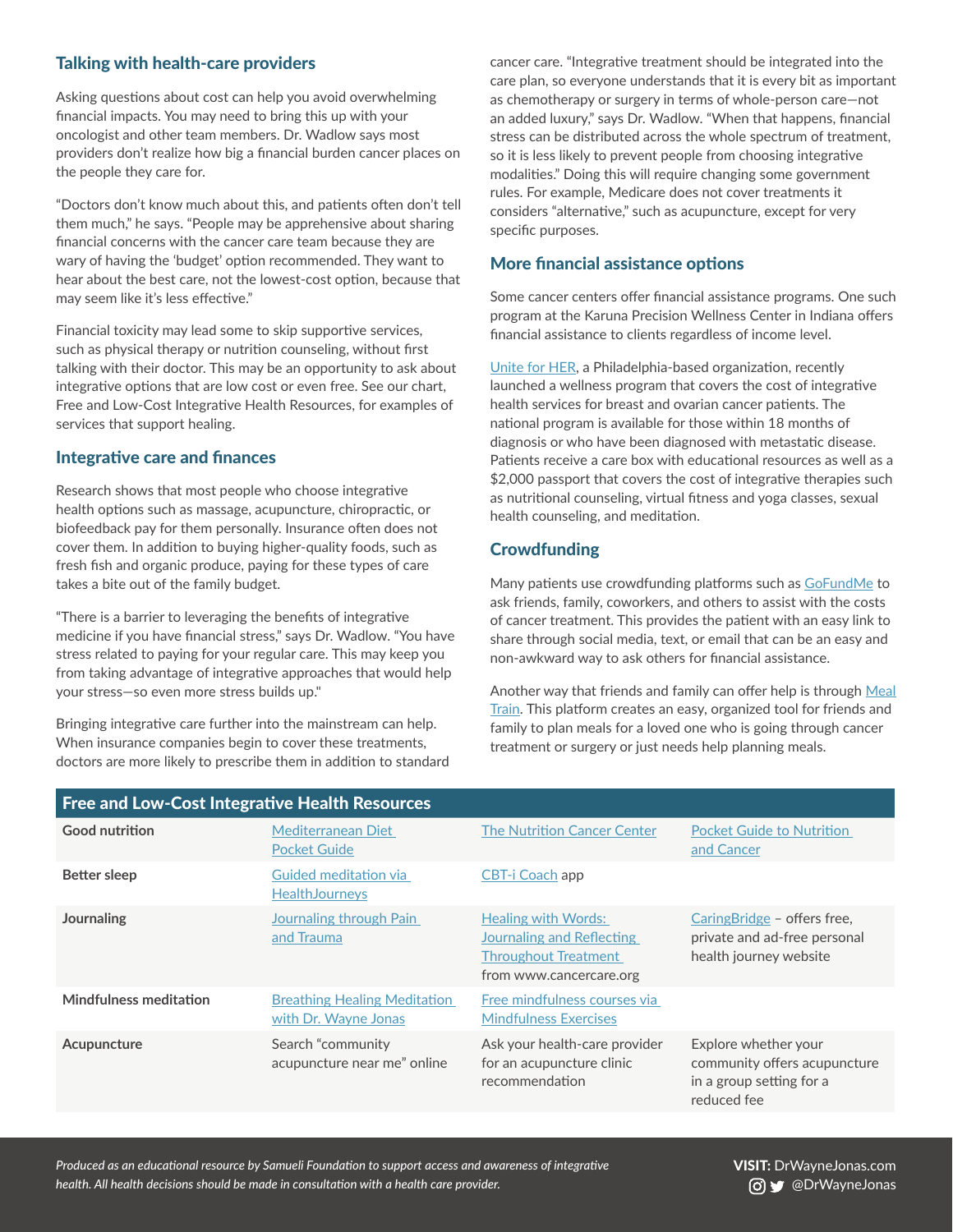| <b>Free and Low-Cost Integrative Health Resources</b> |                                                                                               |                                                                        |                                                                                                      |  |  |
|-------------------------------------------------------|-----------------------------------------------------------------------------------------------|------------------------------------------------------------------------|------------------------------------------------------------------------------------------------------|--|--|
| Art therapy                                           | <b>Art Therapy Pocket Guide</b>                                                               | <b>Oncology on Canvas</b><br>from Lilly Oncology                       | <b>Smith Center for Healing</b><br>and the Arts                                                      |  |  |
| Music therapy                                         | Free music therapy library from<br>the University of Michigan<br><b>Rogel Cancer Center</b>   |                                                                        |                                                                                                      |  |  |
| Pain relief                                           | Curable app                                                                                   | <b>Nutrition for Chronic</b><br><b>Pain Guide</b>                      | Watch For Grace's free event on<br>"The Pain-Cancer Connection"                                      |  |  |
| Therapeutic yoga                                      | <b>Therapeutic Yoga Pocket Guide</b>                                                          | <b>Healing Yoga Foundation</b>                                         | <b>Yoga4Cancer</b>                                                                                   |  |  |
| Moving meditation<br>(tai chi or qi gong)             | Moving Meditations: Tai Chi<br>and Qi Gong Pocket Guide                                       | Tai Chi Video with<br>Dr. Wayne Jonas                                  | <b>Memorial Sloan Kettering</b><br><b>Cancer Center Tai Chi</b><br><b>Instructional Video Series</b> |  |  |
| <b>Connection to social services</b>                  | $Call$ 211 – Help with food<br>assistance, health expenses,<br>and more - www.211.org         | <b>American Cancer Society</b><br><b>Support Programs and Services</b> | <b>National LGBT Cancer Network</b>                                                                  |  |  |
| Exercise                                              | <b>Maple Tree Cancer Alliance</b><br>free online workout videos and<br><b>YouTube Channel</b> |                                                                        |                                                                                                      |  |  |

**My notes**

#### For health-care providers

Let everyone with cancer know that financial counselors or navigators are available and can be helpful in planning to meet the cost of cancer care. Also let them know social workers can help them locate free or low-cost care resources and practical support connect them with other organizations that offer free or low-cost help for people with cancer.

Knowing that the very latest chemotherapy drug or treatment is extremely expensive "creates a lot of anxiety," says Dr. Wadlow. His approach? Talking about financial options with every person who needs treatment, without guessing who might face financial challenges. "I simply say, 'We could do this treatment, or here are some other less costly options.'" This can help start a discussion about which treatment is the best choice overall.

#### A cancer survivor's advice

Jenny Leyh, a breast cancer survivor and mother of two, felt the strain of financial toxicity after having to quit her job following her diagnosis in 2016. Her advice is to keep a binder of important documents and tap a family member to play the role of patient advocate and manage the medical bills.

"A cancer diagnosis is an overwhelming experience and cannot be solely managed by an individual. It's important to ask for help in areas where you need assistance. Explore free or less expensive options such as online yoga classes, going for walks, imagery and mindfulness apps, or books on meditation. Complementary practices are so important in supporting healing during treatment, and they do not have to add to the financial burdens of cancer care," says Leyh.

#### **Resources**

[CancerCare.org offers a Helping Hand tool —](https://www.cancercare.org/helpinghand) a searchable database of organizations that help people with cancer. You can search by your type of cancer and the type of assistance you're interested in, such as meal delivery, help paying for prescriptions, and much more.

A magazine called *[CONQUER: the patient voice](https://conquer-magazine.com/),* from the Academy of Oncology Nurse and Patient Navigators, offers a [wealth of](https://conquer-magazine.com/financial-support)  [information on financial issues and cancer.](https://conquer-magazine.com/financial-support)

The [HealthWell Foundation](https://www.healthwellfoundation.org/patients/) offers assistance to people who are underinsured and dealing with a serious illness. They also provide coverage for some medications.

[Triage Cancer](https://triagecancer.org/cancer-finances) offers a tool to help guide patients through the potential financial burdens of cancer care.